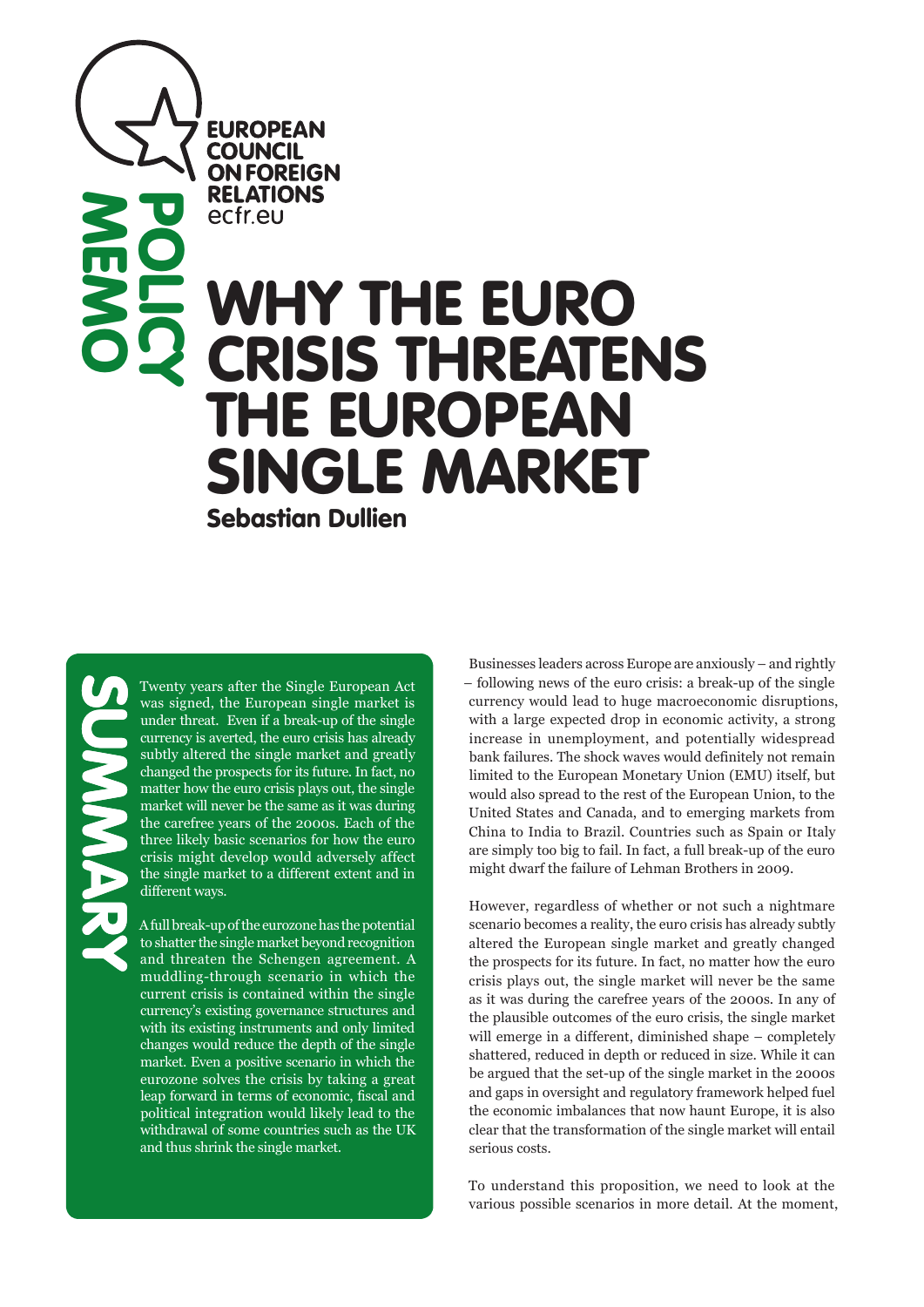there are three likely basic scenarios for how the euro crisis might develop: first, a full break-up of the eurozone; second, a scenario in which the current crisis is contained within the single currency's existing governance structures and with its existing instruments; and third, a scenario in which the eurozone solves the crisis by taking a great leap forward in terms of economic, fiscal and political integration.

We also need to remember that the single market is far more than just the legal provisions framing it. The single market has been shaped just as much by the actions of business leaders across the EU. It is their decisions to engage in cross-border activities, cross-border marketing and crossborder production sharing that have brought the single market to life. In the past two decades, the EU has become a single market not just on paper but also in the daily lives of citizens and managers. The most visible achievement of the single market is the ability to make quick, hassle-free trips for business or pleasure; within the Schengen area there are no longer even passport controls. In fact, however, the less visible cross-border production networks that now span across western and central Europe are much more important. A significant and growing share of trade in most EU member states over the past decade has been made up of trade in parts and components – a sign of growing crossborder production networks. These cross-border networks have been important not only to increase the efficiency and competitiveness of the European manufacturing sector, but also to spread technological progress and hence increase productivity in economies of Europe that are catching up with the most advanced member states.

### Euro break-up: a shattered single market

The worst-case scenario, obviously, would be a break-up of the euro. Such a scenario could begin with the withdrawal from the single currency of one or more members. Discussion so far has focused on a possible isolated exit by Greece, but it is far from clear whether an exit by one country can be contained or, on the other hand, whether in the process other countries would also be forced out of the euro. In the course of these events, it is very likely that the eurozone would up either completely fragmented or much reduced in size – that is, without Greece, Italy, Spain, Portugal and Ireland.

In such a scenario, Greece would at some point fail to service its debts – either because it cannot fulfill the conditions of its bailouts and the troika stops loan disbursement, or because new financing needs arise and the troika is unwilling to top up existing credit lines – and would default again. This would cut off Greek banks (which hold a large amount of their assets in Greek government bonds) from refinancing at the European Central Bank (ECB). The Greek government would then be faced with a choice: either reintroduce a national currency and recapitalise its banks through the printing press or accept a complete collapse of its banking system and a much deeper recession than it has so far experienced. The odds are that any sensible government faced with these options would choose to leave the eurozone.

However, since a reintroduction of the drachma would mean a redenomination of deposits in Greek banks into the new currency and thus a significant loss in the value of these deposits, a Greek euro exit could send shock waves through the eurozone. As soon as Italian or Spanish households learn that a euro in the bank can be quickly retransformed into a devalued national currency, a large capital flight towards Germany can be expected to set in. This would further increase liquidity pressure on banks in Spain and Italy. If the ECB is not willing to accept liquidity support of several trillion euros (or if the Bundesbank is not willing to accept a further increase in the TARGET2 balances of this magnitude), other governments might be faced with a similar choice as the Greek government and might ultimately decide to leave the euro as well.

The disintegration in the monetary arena would quickly lead to disintegration in other areas: the first obvious result of a break-up would be the reemergence of strong exchange rate fluctuations. As one of the reasons for introducing a new currency would be to be able to gain competitiveness by devaluation and the countries leaving the eurozone would almost certainly use their regained national power over their own central bank to stabilise their banking sectors and finance their budget deficits with the printing press, there could be initial devaluations of up to 50 percent or even more. Thus, such a development would thrust Europe back in time to the period of violent monetary and exchange rate instability of the 1970s – that is, before any of the arrangements that created at least partial exchange rate stability, such as the European Exchange Rate mechanism, in the 1980s and early 1990s. Moreover, cross-border finance would likely come to an almost complete standstill and costs for insuring against exchange rate risks would surge. Add to this the expected wave of bank failures and one would have to predict a sharp drop in private investment.

Such a development would disrupt the single market on two levels: the business level and the policy level. At the business level, the increased risks and costs of cross-border trade would lead to a reorientation in both production and sales activities towards domestic markets. Exchange rate stability is crucial, especially for cross-border investment and crossborder production networks, as hedging through financial markets usually is not feasible beyond a horizon of two years or so. Such a renationalisation of business activities would lead to less competitive pressure in all countries and in a number of markets for different goods and services with negative effects for innovation and productivity.

At the policy level, a sudden burst of competitiveness in countries that devalued their currencies and an increase of unemployment in the other countries would quickly cause accusations of unfair competition along the lines of the claims made by the US against China when it had fixed its exchange rate at a low value in the late 2000s. Calls for new non-tariff-

 $\overline{2}$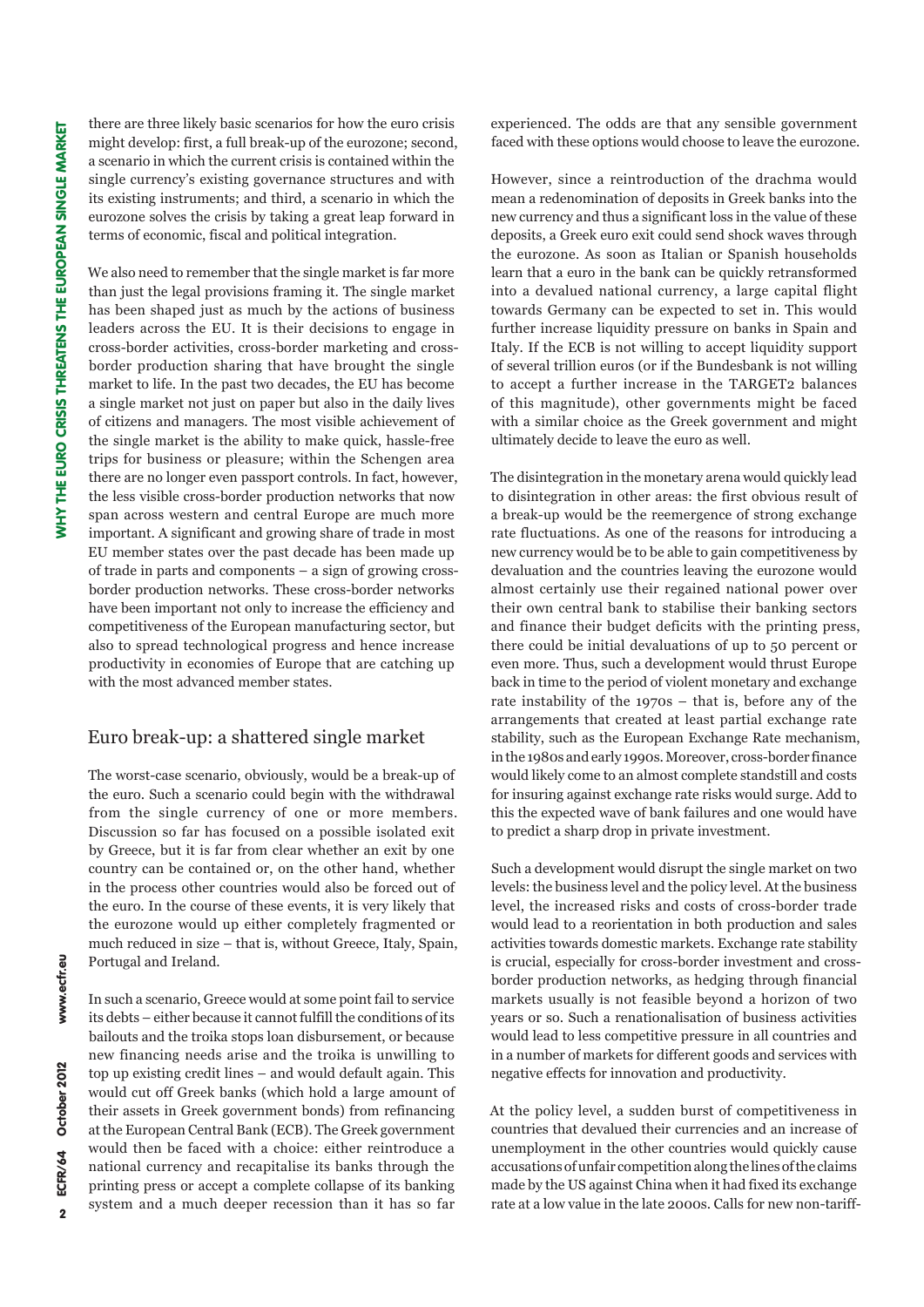barriers for trade, capital controls or new subsidies for ailing industries could be expected to follow soon. As the breakup of the eurozone would almost certainly entail balanceof-payments difficulties for at least some member states, a least some of these actions would even be legal under Article 144 of the Treaty on the Functioning of the European Union, which stipulates that EU member states may take unilateral action to protect their balance of payments even if these restrictions damage the single market.

Normally, one might hope that, together with the European Court of Justice (ECJ), the European Commission could protect the single market against these threats. However, in the break-up scenario, this hope will most likely be in vain. Under current EU law, it is not possible to leave the euro. Thus in order to leave, a country would have to either leave the EU altogether, violate EU law and hope that no one will take action, or seek a change to the European Treaties to accommodate economic realities. But each of these options would diminish the power of the Commission and the ECJ: the EU would no longer have jurisdiction over a country that left the EU altogether; an open and tolerated violation of EU law would undermine the legitimacy of the EU institutions; and a treaty change would create the impression that EU rules were open to alteration whenever opportune.

Moreover, the legitimacy and power of the European Commission stems to a large extent from the acceptance of its rulings at the national level. If, in a situation of largescale exchange rate fluctuations, deep recessions, record unemployment and a general feeling that member states were unfairly taking advantage of each other, national governments might be inclined to openly revolt against European Commission proposals and regulations and ECJ rulings. This would not only tie up resources that could otherwise have been used to push forward the single market, but might in the end also force the EU institutions to take a more cautious approach in enforcing the single market.

The Schengen agreement could also quickly come under pressure if the euro disintegrates. The deep recession following the disintegration of EMU would cause new flows of migrants from crisis countries to the rest of the EU. As unemployment would rise all over Europe, these migrants would not always be welcome in the countries to which they moved and might trigger a new wave of xenophobia. As we have seen in the past, this might be used by nationalist forces as an occasion to reinterpret, counteract or even pull out of the Schengen agreement and erect new barriers to the free movement of labour within the EU.

In short, a full-blown break-up of the euro has the potential to shatter the single market beyond recognition. Fortunately, such a full-blown break-up is not yet the most likely scenario – even though one should now attribute a non-trivial probability to such a catastrophic chain of events.

### Muddling through: a shallower single market

The second-worst outcome of the euro crisis from the perspective of the future of the single market is a muddlingthrough scenario. In this scenario, there would be no strong move towards a fiscal union, but rather only partial fixes. Incremental steps towards greater integration and the existing rescue mechanisms would be able to stabilise interest rates on government bonds in the crisis countries at an elevated but not excessively high level. In such a scenario, economic growth would remain subdued in the eurozone over years and the euro periphery would experience only a very slow and sluggish recovery from its recession. This scenario could also include a sub-scenario in which a small country such as Greece leaves the euro but the fallout is contained and the other euro members remain in the monetary union.

In such a scenario, brutal exchange rate movements and outright attempts at beggar-thy-neighbour policies through nominal devaluations would be prevented. But there would still be dangers for the single market. In particular, the de facto disintegration in the markets for banking and other financial services that we have seen in recent months could be expected to continue. Already, banks across the eurozone have renationalised their business and cut back crossborder lending significantly. Over the medium term, this development will lead to a new fragmentation of financing conditions and financing costs along national borders.

This would have two effects. First, diminished competitive pressure would lead to less innovation in the quality and price of financial and payment services for companies and EU citizens. Second, it would drive a permanent wedge between financing costs in Germany, the Netherlands and Finland on the one hand and Spain, Italy and Greece on the other. As the journalist Paul Taylor puts it, "the bestmanaged Spanish or Italian banks or companies have to pay far more for loans, if they can get them, than their worstmanaged German or Dutch peers."1 For example, Spanish global firms like Santander whose operations are largely conducted outside Spain (only 13 percent of Santander's profits are earned in Spain) have to face higher borrowing costs than their European counterparts, thus negatively affecting their market position. Such a fragmentation of markets for banking services is not fair because it punishes companies for their location and not efficient because it cancels the benefits of free markets, which are supposed to reward the best companies and punish poorly managed ones. In addition, such a situation could lead to calls for government subsidies in countries with high financing costs to prevent de-industrialisation and potentially also

**<sup>1</sup>** Paul Taylor, "Signs are growing that Europe's economic and monetary union may be fragmenting faster than policymakers can repair it", Reuters, 9 July 2012, available at http://www.reuters.com/article/2012/07/09/us-eurozone-banking-policyidUSBRE86805N20120709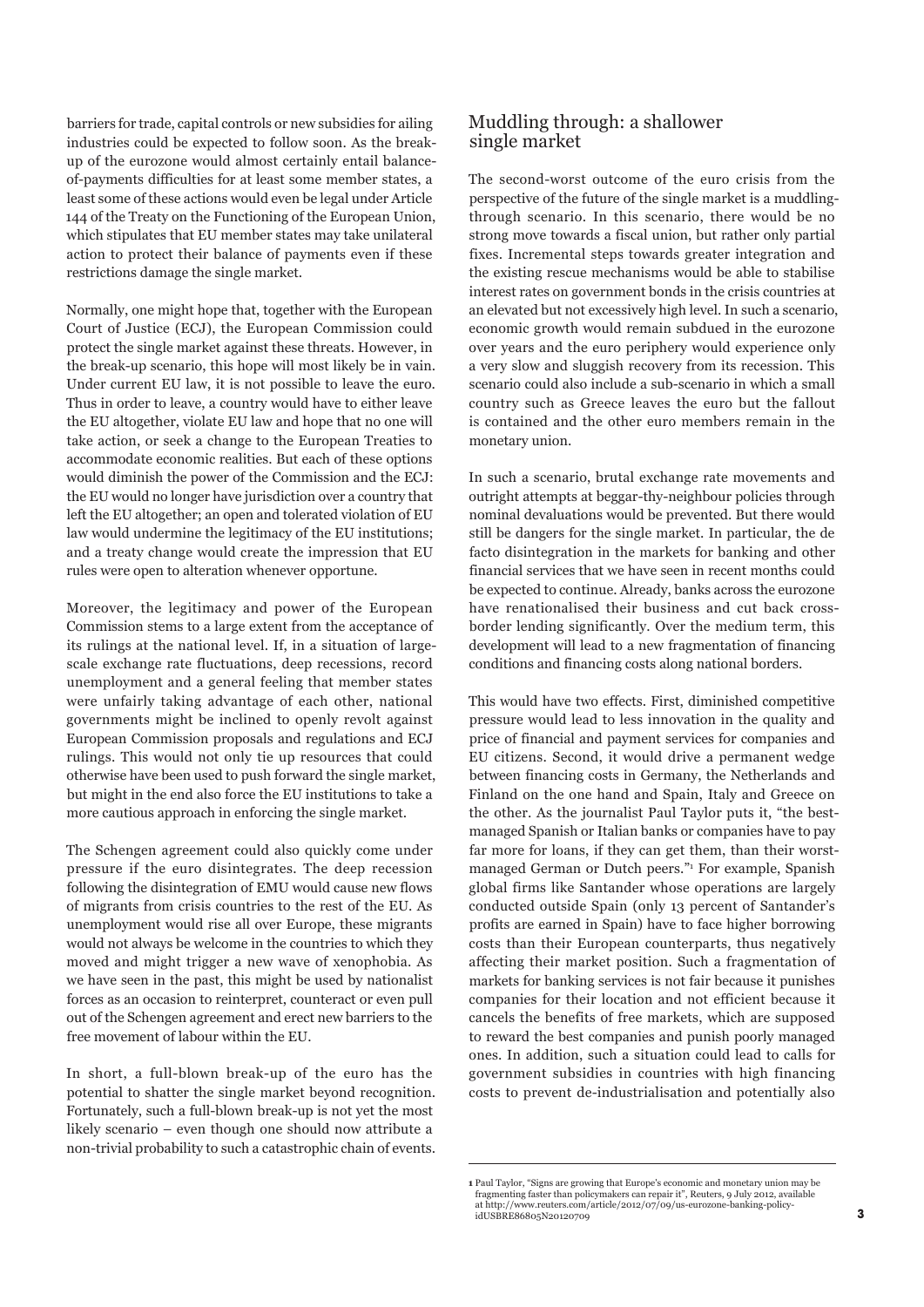for protectionist measures by their peers in the north as all member states compete for market shares in a stagnating or even shrinking market.

Again, the European Commission and the ECJ are usually supposed to prevent such policies by member states, but they would face a number of dilemmas in this scenario. Prohibiting subsidies that clearly distort the single market is one thing, but prohibiting subsidies that are introduced to correct a market failure in other markets (in this case the market for banking and financing services) is another issue and would cause conflicts with member states governments.

The renationalisation of banking would also have another, more subtle consequence: as financing would become scarcer and more expensive in some countries, cross-border production sharing or outsourcing might become riskier and more expensive. Again, business could to a certain extent be expected to focus more on production in their home markets. As in the break-up scenario, though to a lesser extent, this would lower competitive pressure and reduce innovation in the single market.

The muddling-through scenario also poses threats to the Schengen agreement, albeit not as acute as the euro breakup scenario. Weak economic growth in Europe would mean an increase in unemployment and the long recession in the south would create new flows of migrants to the northern countries. Again, the danger is that this will be exploited by nationalist politicians to push for a rollback of the free movement of people within the EU.

Thus while the muddling-through scenario looks better than the full-blown break-up, it still entails significant damage to the single market. While the single market might (almost) retain its size and geographical coverage, it would be significantly shallower. This is especially tragic because, with politicians unwilling or unable to push strongly for a great leap forward in integration, this muddling-through scenario has long looked to be the most likely one.

# Fiscal union: a smaller single market

The third scenario is economically the most promising for Europe. In this scenario, the leaders of the euro area actually take a great leap forward in terms of fiscal and economic policy integration. This would entail a fullfledged banking union with a restructuring/recapitalisation mechanism at the European level, centralised banking and financial supervision and oversight, at least some partial mutualisation of debt, a significant increase in the rescue capacities, for example by the ECB stepping up to its promises to intervene on a large scale in secondary bonds markets or granting a banking licence to the ESM, some transfer of revenue sources to the European level and the introduction of some inter-regional transfers to the European level to counter macroeconomic imbalances. To fulfill demands of the German constitution and the German

constitutional court, such a leap of integration would have to come with stronger democratic legitimisation at the European level, either through a strengthened European Parliament or through the introduction of a new chamber made up from deputies from the national parliaments of eurozone countries.

In economic terms, such a move towards true federalism has the potential to end the euro crisis. Financing costs among countries would converge again once the risk of spillover from national banking crises to national budgets has been mitigated. Once it is clear that market sentiment alone cannot push interest rates to unsustainable levels and hence cannot lead to self-fulfilling speculation on a country's default any more, risk premiums on government bonds would fall. Lower interest rate payments would allow for a slower fiscal adjustment path and hence a quicker recovery from the current recession in the periphery. Returning business confidence would add to this trend. With the risk of a euro break-up off the table, cross-border financial flows would grow again. Overall, economic growth in the eurozone would be much stronger in the coming years, improving debt sustainability across Europe.

However, even this positive scenario entails risks for the single market and European integration. In principle, one could imagine taking many of the integration steps described above through enhanced cooperation among the eurozone countries – and therefore within the framework of a two-speed Europe. In practice, however, it is unlikely that such a two-speed Europe with a stronger integration of the banking and financial sector in the core will be viable without at least some of the other member states leaving the EU altogether.

The drive towards more coherent financial sector supervision in Europe after the fallout of the US subprime crisis 2008/9 has already created conflicts between a number of continental European governments and the British government, which has traditionally had a strong national interest in protecting its financial industry. The compromises made in the legislative process up to the end of 2011 meant that national supervisory authorities kept significant discretion in the regulation and oversight of their national financial institutions and the European authorities had limited power when it came to ordering national supervisors what to do.

The real banking union that eurozone leaders are now discussing would mean a much stronger centralisation of oversight – at least within the eurozone itself. However, a bank's risk can only be fully controlled if either of the counterparties' risk is also controlled or if exposure to a counterparty is limited. Thus, over time, there would be pressure by eurozone authorities to impose similar standards for non-euro EU banks as they do for eurozone banks. In fact, the recent proposals by the European Commission on the single supervisory mechanism (SSM) for financial institutions implicitly assume that EU member

www.ecfr.eu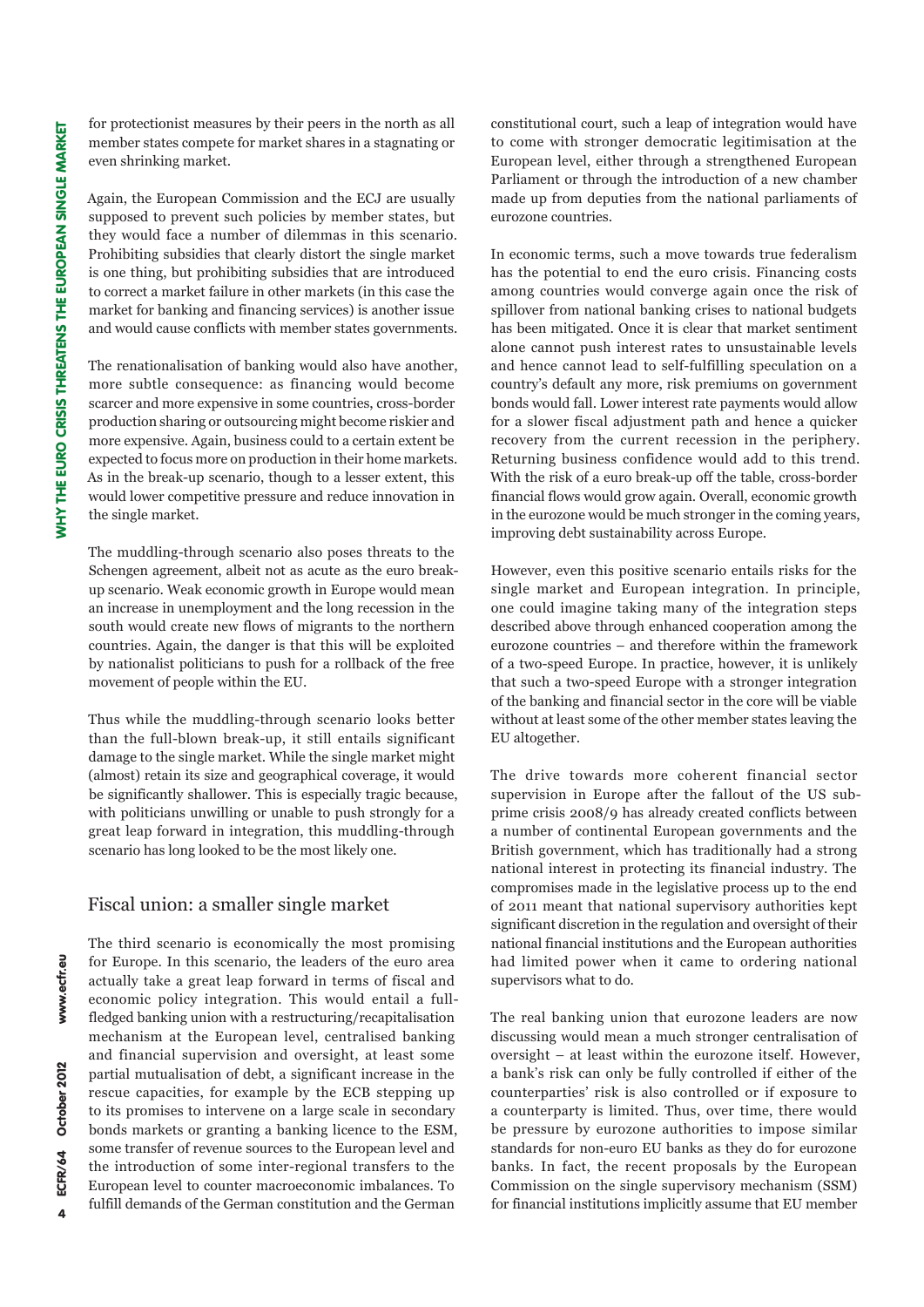states outside the eurozone will follow the rules set by the ECB. If member states such as the UK do not accept this, eurozone legislators might try to limit business with counterparties outside the eurozone. Unless the UK accepts the eurozone regulator's decisions, the markets for financial services would break up along currency lines. Both options would seriously alter the British cost-benefit calculation of its EU membership: accepting eurozone regulators' rulings would mean a loss of sovereignty in an important policy area; a fragmentation of the financial market at the eurozone's border would be against the British financial sector's business interests and make EU membership less attractive.

Another possible point of conflict is the plan by continental Europe to impose a financial transaction tax (FTT) and other bank levies to pay for the bank rescues now underway in the eurozone. If countries such as the UK did not participate, it would lead to losses in revenue, which could create political pressure for either compensatory payments or capital controls to prevent tax evasion. All this has the potential to turn public opinion in some non-euro countries even further against the EU and increase the risk of an exit from the EU. But even if such Euroscepticism can be contained, measures by eurozone countries would lead to a further fragmentation of financial markets between euro-ins and euro-outs.

Thus even in the best-case scenario the single market would suffer. Although it would not be shattered or become shallower, the likelihood of a withdrawal of one or several countries from the EU would increase and there will almost certainly a certain degree of disintegration in the financial and banking market along currency lines. In other words, deeper integration in the core would come with disintegration in the EU's periphery and shrink the single market. In other words, it might be the least bad – rather than best – scenario. The UK might try to negotiate a relationship to the EU similar to that of Norway or Switzerland in order to remain part of the single market for goods. Moreover, one might even argue that the benefits of a more deeply integrated core single market compensate to a large degree for the costs of a geographically downsized single market. But this least bad scenario is not the most probable of the three.

### The impact on the EU's standing in the world

Thus, 20 years after its inception, the outlook for the single market is not bright. This may have consequences for Europe's standing in the world. For years, people all around the world have admired the peaceful integration of Europe. In fact, a host of regional groups of countries from Asia over Africa to South America have actually tried to copy European integration when drawing up their own regional institutions and rules. Even if the latest step in European integration, the single currency, is now viewed with more scepticism around the world than it was before the crisis began, the single market is still envied. But with cracks in the single market appearing, it too could lose some of its shine.

This will have important consequences for the EU's influence in global trade negotiations and international economic policy coordination. First, emerging markets will be less willing to accept advice from Europe if the general perception is that the old continent is unable to solve its own economic problems sufficiently. This will make it harder for Europe to pursue its interests in international institutions like the G20 or the International Monetary Fund (IMF). Second, it will be harder for the EU to negotiate preferential trade agreements and free trade agreements. If the single market is diminished in any of the three ways described above, getting access to it will become less attractive. Other countries around the world could therefore be less willing to make concessions in return for a trade agreement with the EU.

It is above all policymakers who can limit this fallout. A leap towards more integration at the core seems to be the least bad option for the single market, even if it risks being reduced in size and there is some disintegration at the fringe. Of course, safeguarding the single market is not the only objective for policymakers. They have to weigh the cost and benefits of different policy paths. But it is important that they do not deceive themselves and believe that the single market can be separated from the current euro issues. The euro has been a catalyst for many elements of the deep de facto economic integration of Europe that now exists. But conversely, the euro crisis has also hit the single market.

The potential cost of a shattered single market needs to be taken into account when deciding what to give up to save the euro – not only in terms of monetary costs but also in terms of national sovereignty. But this lesson is also important for the non-euro EU member states such as the UK: beyond the adverse short-term impact of the recession in the eurozone on the rest of the EU, there are potential long term costs of the current euro crisis for them. When deciding whether and how much they will contribute to eurozone bailouts, and how much of a two-speed Europe they are prepared to accept, they should take these costs into account.

Business leaders also have a role to play. They need to become more aware of the benefits the single market has brought them and of the risk the euro crisis entails for them. They need to clearly define their interests and then lobby vigorously for a solution to the crisis that will be conducive for their business activities. At times, they will need to step up and publicly support potentially unpopular steps towards closer integration. The single market has been a great project that has brought a large number of benefits to Europe, from better consumer choices to easier production sharing to a vast market for European firms to develop and test their products. Twenty years after the Single European Act that established this single market was signed, it now needs all the support Europe can collectively muster.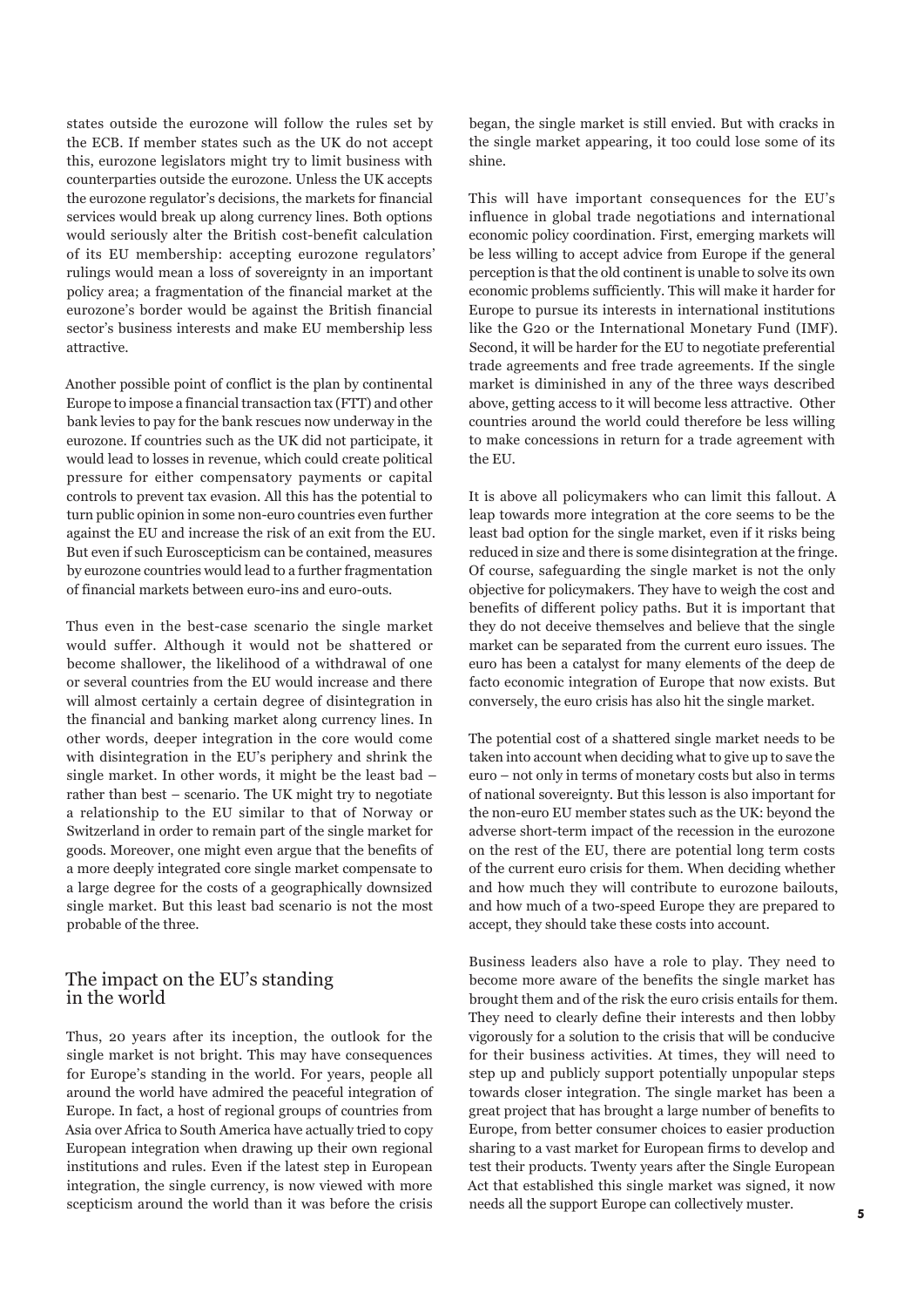## About the author

*Sebastian Dullien* is a Senior Policy Fellow at the European Council on Foreign Relations and a professor of International Economics at HTW Berlin, the University of Applied Sciences. From 2000 to 2007 he worked as a journalist for the *Financial Times Deutschland*, first as a leader writer and then on the economics desk. He writes a monthly column in the German magazine *Capital* and is a regular contributor to Spiegel Online. His publications for ECFR include *The long shadow of ordoliberalism: Germany's approach to the euro crisis* (with Ulrike Guérot, 2012).

# Acknowledgements

This memo has benefited from ongoing discussions within the ECFR and with politicians, bankers and observers. Among the many with which the topic has been discussed, comments by Sony Kapoor, Mark Schieritz and Daniela Schwarzer proved especially useful. Inside the ECFR, comments and suggestions by Marco de Andreis, Olaf Boehnke, Ulrike Guérot, Mark Leonard, Thomas Klau and José Ignacio Torreblanca provided valuable insights and helped structure the argument. The ECFR team in London, in particular Alba Lamberti, Nicholas Walton and Alexia Gouttebroze, made the internal publication process swift and smooth. Hans Kundnani did a great job editing the piece and suggesting important additional angles otherwise underexposed in the original draft.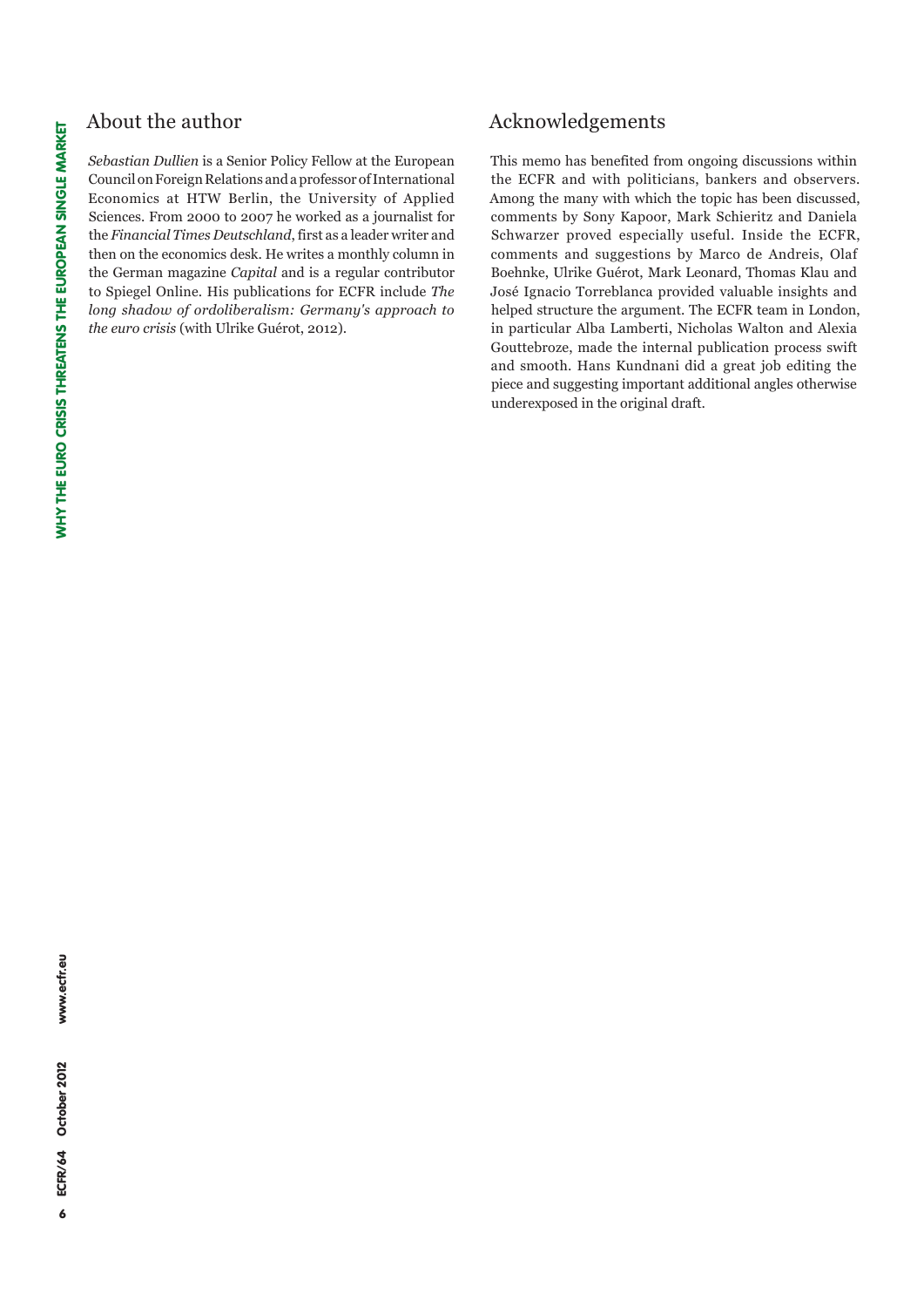Among members of the European Council on Foreign Relations are former prime ministers, presidents, European commissioners, current and former parliamentarians and ministers, public intellectuals, business leaders, activists and cultural figures from the EU member states and candidate countries.

Asger Aamund (Denmark) President and CEO, A. J. Aamund A/S and Chairman of Bavarian Nordic A/S

Urban Ahlin (Sweden) Deputy Chairman of the Foreign Affairs Committee and foreign policy spokesperson for the Social Democratic Party

Martti Ahtisaari (Finland) Chairman of the Board, Crisis Management Initiative; former President

Giuliano Amato (Italy) Former Prime Minister; Chairman, Scuola Superiore Sant'Anna; Chairman, Istituto della Enciclopedia Italiana Treccani; Chairman, Centro Studi Americani

**Gustavo de Aristegui (Spain)**<br>Diplomat; former Member of Parliament

Viveca Ax:son Johnson (Sweden) Chairman of Nordstjernan AB

Gordon Bajnai (Hungary) Former Prime Ministe

Dora Bakoyannis (Greece) Member of Parliament; former Foreign **Minister** 

Leszek Balcerowicz (Poland) Professor of Economics at the Warsaw School of Economics; former Deputy Prime Minister

**Lluís Bassets (Spain)**<br>Deputy Director, El País

Marek Belka (Poland) Governor, National Bank of Poland; former Prime Minister

**Roland Berger (Germany)**<br>Founder and Honorary Chairman,<br>Roland Berger Strategy Consultants GmbH

Erik Berglöf (Sweden) Chief Economist, European Bank for Reconstruction and Development

**Jan Krzysztof Bielecki (Poland)**<br>Chairman, Prime Minister's Economic<br>Council; former Prime Minister

Carl Bildt (Sweden) Foreign Minister

**Henryka Bochniarz (Poland)**<br>President, Polish Confederation of Private Employers – Lewiatan

Svetoslav Bojilov (Bulgaria) Founder, Communitas Foundation and President of Venture Equity Bulgaria Ltd.

**Ingrid Bonde (Sweden)**<br>CFO & Deputy CEO, Vattenfall AB

**Emma Bonino (Italy)**<br>Vice President of the Senate; former EU Commissioner

**Stine Bosse (Denmark)**<br>Chairman and Non-Executive Board **Member** 

Franziska Brantner (Germany) Member of the European Parliament

Han ten Broeke **(The Netherlands)**<br>Member of Parliament and<br>spokesperson for foreign affairs and defence

John Bruton (Ireland) Former European Commission Ambassador to the USA; former Prime Minister (Taoiseach)

Ian Buruma (The Netherlands) .<br>Writer and academi

**Erhard Busek (Austria)**<br>Chairman of the Institute for the Danube and Central Europe

Jerzy Buzek (Poland) Member of the European Parliament; former President of the European Parliament; former Prime Minister

Gunilla Carlsson (Sweden) Minister for International Development Cooperation

Maria Livanos Cattaui (Switzerland) Former Secretary General of the International Chamber of Commerce

Ipek Cem Taha (Turkey) Director of Melak Investments/ Journalist

Carmen Chacón (Spain) Former Minister of Defence

Charles Clarke (United Kingdom) Visiting Professor of Politics, University of East Anglia; former Home Secretary

**Nicola Clase (Sweden)**<br>Ambassador to the United Kingdom;<br>former State Secretary

**Daniel Cohn-Bendit (Germany)**<br>Member of the European Parliament

Robert Cooper (United Kingdom)<br>Counsellor of the European External Action Service

Gerhard Cromme (Germany) Chairman of the Supervisory Board, ThyssenKrupp

Maria Cuffaro (Italy) Maria Cuffaro, Anchorwoman, TG3, RAI

Daniel Daianu (Romania) Professor of Economics, National School of Political and Administrative Studies (SNSPA); former Finance Minister

**Massimo D'Alema (Italy)**<br>President, Italianieuropei Foundation; President, Foundation for European Progressive Studies; former Prime Minister and Foreign Minister

**Marta Dassù (Italy)**<br>Under Secretary of State for Foreign Affairs

Ahmet Davutoglu (Turkey) Foreign Ministe

Aleš Debeljak (Slovenia) Poet and Cultural Critic

**Jean-Luc Dehaene (Belgium)**<br>Member of the European Parliament; former Prime Minister

Gianfranco Dell'Alba (Italy) Director, Confindustria Delegation to Brussels; former Member of the European Parliament

**Pavol Demeš (Slovakia)**<br>Senior Transatlantic Fellow, German Marshall Fund of the United States (Bratislava)

**Kemal Dervis (Turkey)**<br>Vice-President and Director of Global Economy and Development, **Brookings** 

Tibor Dessewffy (Hungary) President, DEMOS Hungary

Hanzade Doğan Boyner (Turkey) Chair, Dog˘an Gazetecilik and Dog˘an

On-line

Andrew Duff (United Kingdom) Member of the European Parliament

Mikuláš Dzurinda (Slovakia) Former Foreign Minis

Hans Eichel (Germany) Former Finance Ministe

**Rolf Ekeus (Sweden)**<br>Former Executive Chairman, United<br>Nations Special Commission on Iraq; former OSCE High Commissioner on National Minorities; former Chairman Stockholm International Peace Research Institute, SIPRI

Uffe Ellemann-Jensen (Denmark) Chairman, Baltic Development Forum; former Foreign Minister

Steven Everts **(The Netherlands)**<br>Adviser to the Vice President of the European Commission and EU High Representative for Foreign and Security Policy

**Tanja Fajon (Slovenia)**<br>Member of the European Parliament

Gianfranco Fini (Italy) President, Chamber of Deputies; former Foreign Minister

Joschka Fischer (Germany) Former Foreign Minister and vice-Chancellor

Karin Forseke (Sweden/USA) Chairman, Alliance Trust Plc

Lykke Friis (Denmark) Member of Parliament; former Minister for Climate, Energy and Gender Equality

Jaime Gama (Portugal) Former Speaker of the Parliament; former Foreign Minister

Timothy Garton Ash **(United Kingdom)**<br>Professor of European Studies, Oxford<br>University

**Carlos Gaspar (Portugal)**<br>Chairman of the Portuguese Institute of International Relations (IPRI)

Teresa Patricio Gouveia (Portugal) Trustee to the Board of the Calouste Gulbenkian Foundation; former Foreign Minister

Heather Grabbe (United Kingdom) Executive Director, Open Society Institute – Brussels

Charles Grant (United Kingdom) Director, Centre for European Reform

Jean-Marie Guéhenno (France) Deputy Joint Special Envoy of the United Nations and the League of Arab States on Syria.

**Elisabeth Guigou (France)**<br>Member of Parliament and President<br>of the Foreign Affairs Committee

Fernando Andresen Guimarães (Portugal) **Head of the US and Canada Division.** European External Action Service

Karl-Theodor zu Guttenberg (Germany) Former Defence Minister

**István Gyarmati (Hungary)**<br>President and CEO, International<br>Centre for Democratic Transition

Hans Hækkerup (Denmark)<br>Former Chairman, Defence Commission; former Defence Minister

Heidi Hautala (Finland) Minister for International Development

Sasha Havlicek (United Kingdom) Executive Director, Institute for Strategic Dialogue (ISD)

Connie Hedegaard (Denmark) Commissioner for Climate Action

Steven Heinz (Austria) Co-Founder & Co-Chairman, Lansdowne Partners Ltd

Annette Heuser (Germany) Executive Director, Bertelsmann Foundation Washington DC

**Diego Hidalgo (Spain)**<br>Co-founder of Spanish newspaper El<br>País; Founder and Honorary President, **FRIDE** 

Jaap de Hoop Scheffer **(The Netherlands)**<br>Former NATO Secretary General

**Danuta Hübner (Poland)**<br>Member of the European Parliament; former European Commissioner

Anna Ibrisagic (Sweden)<br>Member of the European Parliament

Jaakko Iloniemi (Finland) Former Ambassador; former Executive Director, Crisis Management Initiative

Toomas Ilves (Estonia) **President** 

Wolfgang Ischinger (Germany) Chairman, Munich Security Conference; Global Head of Government Affairs Allianz SE

Minna Järvenpää (Finland/US) **International Advocacy Director, Open** Society Foundation

Mary Kaldor (United Kingdom) Professor, London School of Economics

Ibrahim Kalin (Turkey) Senior Advisor to the Prime Minister of Turkey on foreign policy and public diplomacy

Sylvie Kauffmann (France) **Editorial Director, Le Monde** 

**Olli Kivinen (Finland)**<br>Writer and columnist

Ben Knapen (The Netherlands) Minister for European Affairs and International Cooperation

Gerald Knaus (Austria) Chairman, European Stability Initiative; Carr Center Fellow

Caio Koch-Weser (Germany) Vice Chairman, Deutsche Bank Group; former State Secretary

Bassma Kodmani (France) Executive Director, Arab Reform **Initiative** 

Rem Koolhaas

(The Netherlands) Architect and urbanist; Professor at the Graduate School of Design, Harvard **University** 

**David Koranyi (Hungary)**<br>Deputy Director, Dinu Patriciu Eurasia<br>Center of the Atlantic Council of the United States

Bernard Kouchner (France) Former Minister of Foreign Affairs

**Ivan Krastev (Bulgaria)**<br>Chair of Board, Centre for Liberal **Strategies**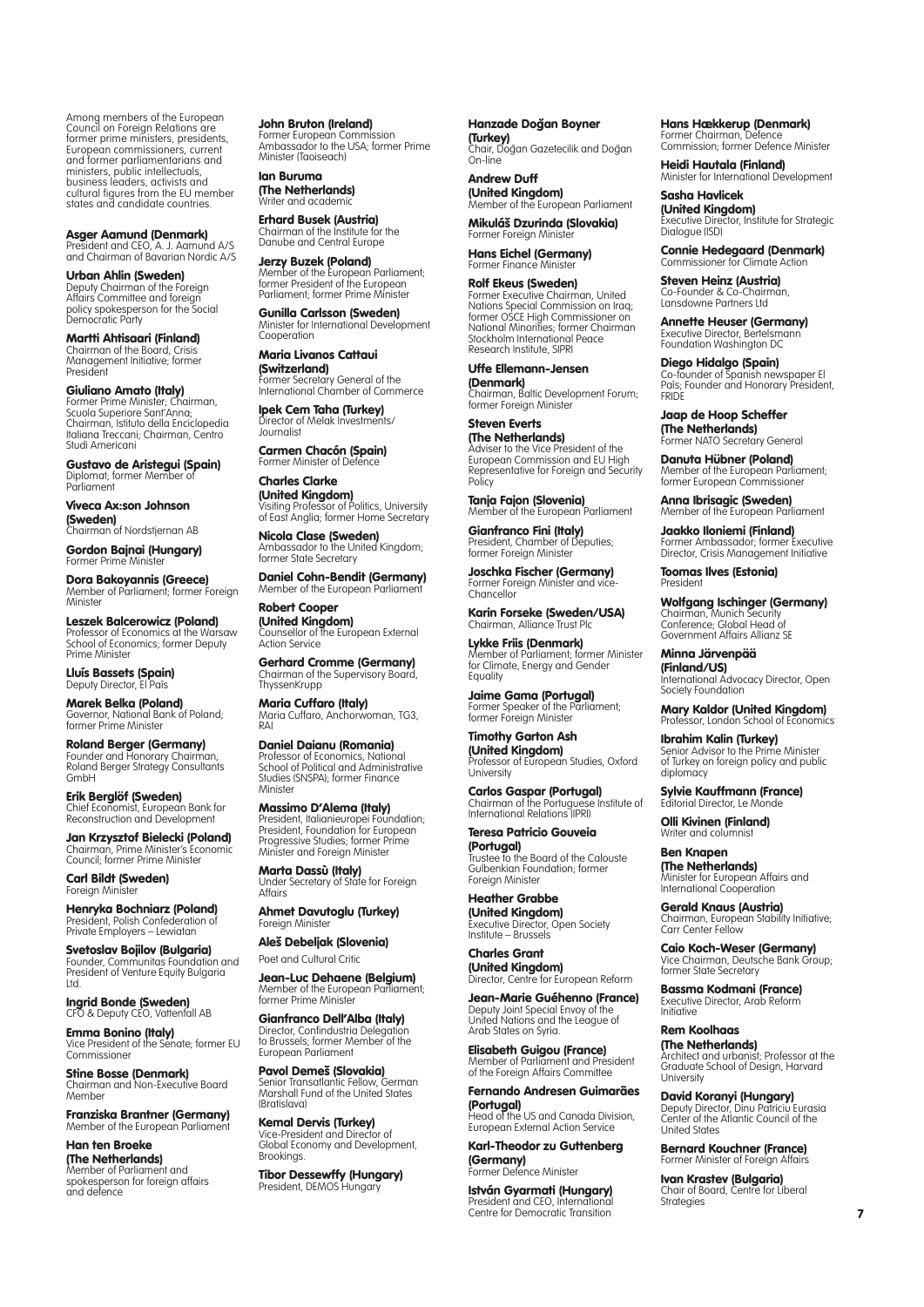Aleksander Kwaśniewski (Poland) Former President

Mart Laar (Estonia) Minister of Defence; former Prime **Ministar** 

Miroslav Lajčák (Slovakia) Deputy Prime Minister and Foreign Minister

Alexander Graf Lambsdorff **(Germany)**<br>Member of the European Parliament

**Pascal Lamy (France)**<br>Honorary President, Notre Europe and<br>Director-General of WTO; former EU Commissioner

**Bruno Le Maire (France)**<br>Member of Parliament; Former Minister<br>for Food, Agriculture & Fishing

Mark Leonard (United Kingdom) Director, European Council on Foreign Relations

**Jean-David Lévitte (France)**<br>Former Sherpa to the President of the<br>French Republic; former Ambassador to the United States

Sonia Licht (Serbia) President, Belgrade Fund for Political Excellence

Juan Fernando López Aguilar **(Spain)**<br>Member of the European Parliament; former Minister of Justice

**Adam Lury (United Kingdom)**<br>CEO, Menemsha Ltd

Monica Macovei (Romania) Member of the European Parliament

Emma Marcegaglia (Italy) CEO of Marceaalia S.p.A; former President, Confindustria

Katharina Mathernova (Slovakia) Senior Advisor, World Bank

**Íñigo Méndez de Vigo (Spain)**<br>Secretary of State for the European Union

David Miliband (United Kingdom) Member of Parliament; Former Secretary of State for Foreign and Commonwealth Affairs

**Alain Minc (France)**<br>President of AM Conseil; former chairman, Le Monde

Nickolay Mladenov (Bulgaria) Foreign Minister; former Defence Minister; former Member of the European Parliament

**Dominique Moïsi (France)**<br>Senior Adviser, IFRI

Pierre Moscovici (France)<br>Finance Minister; former Minister for European Affairs

Nils Muiznieks (Latvia) Council of Europe Commissioner for Human Rights

**Hildegard Müller (Germany)**<br>Chairwoman, BDEW Bundesverband der Energie- und Wasserwirtschaft

**Wolfgang Münchau (Germany)**<br>President, Eurointelligence ASBL

Alina Mungiu-Pippidi (Romania) Professor of Democracy Studies, Hertie School of Governance

Kalypso Nicolaïdis (Greece/France) Professor of International Relations, University of Oxford

Daithi O'Ceallaigh (Ireland) Director-General, Institute of International and European Affairs

Christine Ockrent (Belgium) **Editorialist** 

Andrzej Olechowski (Poland) Former Foreign Minister

**Dick Oosting (The Netherlands)**<br>CEO, European Council on Foreign<br>Relations; former Europe Director, Amnesty International

Mabel van Oranje (The Netherlands) Senior Adviser, The Elders

Marcelino Oreja Aguirre (Spain) Member of the Board, Fomento de Construcciones y Contratas; former EU Commissioner

Monica Oriol (Spain) CFO, Seauribe

Cem Özdemir (Germany) Leader, Bündnis90/Die Grünen (Green Party)

**Ana Palacio (Spain)**<br>Former Foreign Minister; former Senior<br>President and General Counsel of the World Bank Group

Simon Panek (Czech Republic) Chairman, People in Need Foundation

Chris Patten (United Kingdom) Chancellor of Oxford University and co-chair of the International Crisis Group; former EU Commissioner

Diana Pinto (France) Historian and author

**Jean Pisani-Ferry (France)**<br>Director, Bruegel; Professor, Université Paris-Dauphine

Ruprecht Polenz (Germany) Member of Parliament; Chairman of the Bundestag Foreign Affairs Committee

Lydie Polfer (Luxembourg)<br>Member of Parliament; former Foreign Minister

Charles Powell (Spain/United Kingdom) Director, Real Instituto Elcano

Andrew Puddephatt (United Kingdom)<br>Director, Global Partners & Associated Ltd.

**Vesna Pusić (Croatia)** Foreign Minist

Robert Reibestein (The Netherlands) Director, McKinsey & Company

Affairs

George Robertson (United Kingdom)

Former Secretary General of NATO Albert Rohan (Austria) Former Secretary General for Foreign

Adam D. Rotfeld (Poland) Former Minister of Foreign Affairs; Co-Chairman of Polish-Russian Group on Difficult Matters, Commissioner of Euro-Atlantic Security Initiative

**Norbert Röttgen (Germany)**<br>Minister for the Environment,<br>Conservation and Nuclear Safety

**Olivier Roy (France)**<br>Professor, European University Institute, Florence

Daniel Sachs (Sweden) CEO, Proventus

Pasquale Salzano (Italy) Vice President for International Governmental Affairs, ENI

 Stefano Sannino (Italy) Director General for Enlargement, European Commission

**Javier Santiso (Spain)**<br>Director, Office of the CEO of Telefónica Europe

Vaira Vike-Freiberga (Latvia)

Antonio Vitorino (Portugal) Lawyer; former EU Commissioner

**Andre Wilkens (Germany)**<br>Director Mercator Centre Berlin and<br>Director Strategy, Mercator Haus Carlos Alonso Zaldívar (Spain) Former Ambassador to Braz **Stelios Zavvos (Greece)**<br>CEO, Zeus Capital Managers Ltd Samuel Žbogar (Slovenia) EU Representative to Kosovo; former

Former President

Foreign

**Marietie Schaake (The Netherlands)**<br>Member of the European Parliament

Klaus Scharioth (Germany) Dean of the Mercator Fellowship on International Affairs; former Ambassador of the Federal Republic of Germany to the US

Pierre Schori (Sweden) Chair, Olof Palme Memorial Fund; former Director General, FRIDE; former SRSG to Cote d'Ivoire

Wolfgang Schüssel (Austria) Member of Parliament; former Chancellor

Karel Schwarzenberg (Czech Republic) Foreign Minister

**Giuseppe Scognamiglio (Italy)**<br>Executive Vice President, Head of Public<br>Affairs Department, UniCredit S.p.A

**Narcís Serra (Spain)**<br>Chair of CIDOB Foundation; former Vice<br>President of the Spanish Government

**Radosław Sikorski (Poland)**<br>Foreign Minister

Aleksander Smolar (Poland)<br>Chairman of the Board, Stefan Batory Foundation

Javier Solana (Spain) Former EU High Representative for the Common Foreign and Security Policy & Secretary-General of the Council of the EU; former Secretary General of NATO

George Soros (Hungary/USA) Founder and Chairman, Open Society Foundations

Teresa de Sousa (Portugal) Journalist

Goran Stefanovski (Macedonia) Playwright and Academi

Rory Stewart (**United Kingdom)**<br>Member of Parliament

Alexander Stubb (Finland) Minister for Foreign Trade and European Affairs; former Foreign **Minister** 

Michael Stürmer (Germany) Chief Correspondent, Die Welt

Ion Sturza (Romania) President, GreenLight Invest; former Prime Minister of the Republic of Moldova

**Paweł Świeboda (Poland)**<br>President, Demos EUROPA - Centre for European Strategy

Vessela Tcherneva (Bulgaria) Spokesperson and advisor, Ministry of Foreign Affairs

Teija Tiilikainen (Finland) Director, Finnish Institute for International Relations

Luisa Todini (Italy) Chair, Todini Finanziaria S.p.A

Loukas Tsoukalis (Greece) Professor, University of Athens and President, ELIAMEP

Erkki Tuomioja (Finland) Foreign Minister

**Daniel Valtchev, (Bulgaria)**<br>Former Deputy PM and Minister of **Education** 

ECFR/  $\mathbf{a}$ 

ā

www.ecfr.

2012

October

 $\mathbf{z}$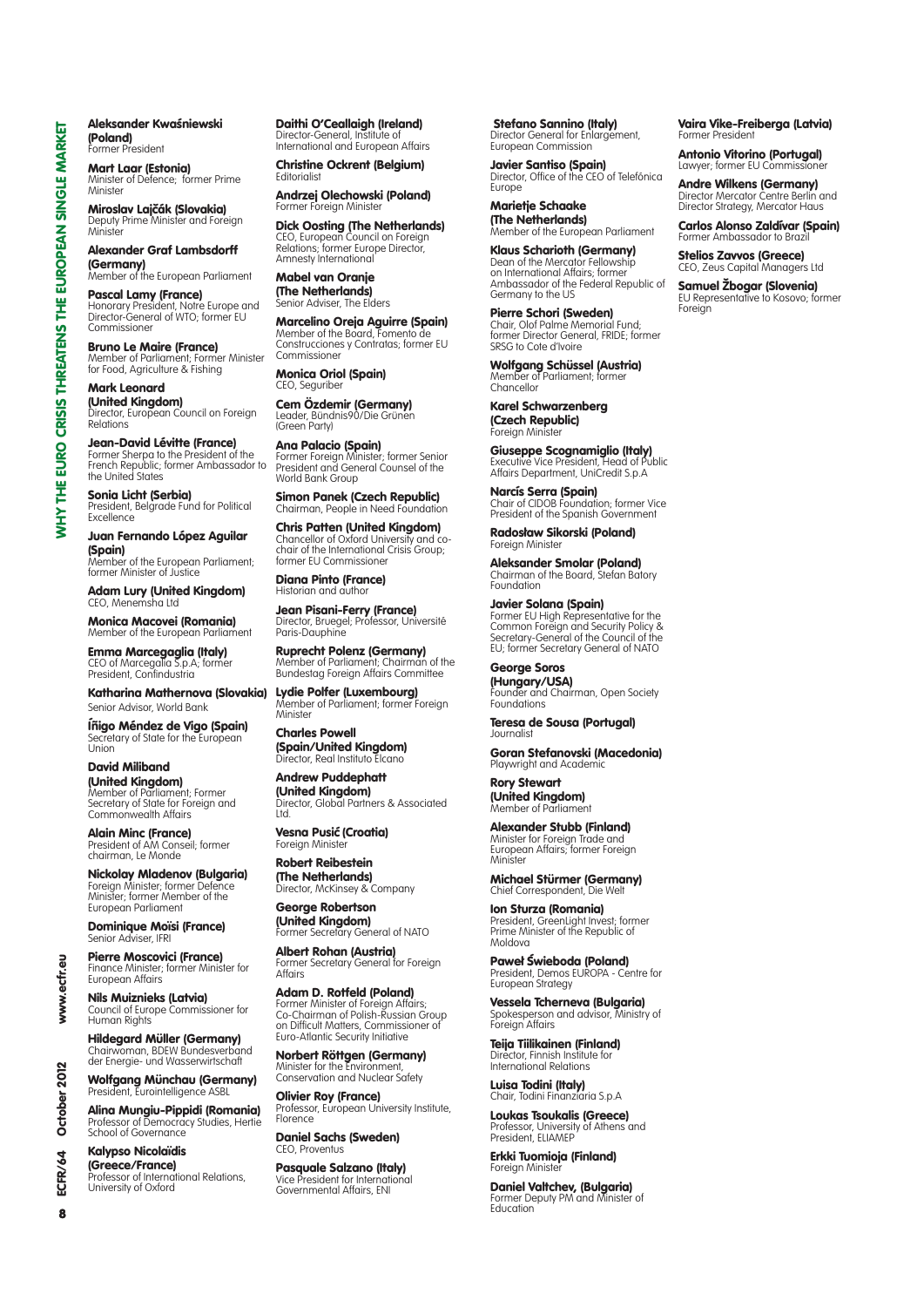Also available FROM ECFR

New World Order: The Balance<br>of Soft Power and the Rise of<br>Herbivorous Powers<br>Ivan Krastev and Mark Leonard,<br>October 2007 (ECFR/01)

A Power Audit of EU-Russia Relations Mark Leonard and Nicu Popescu, November 2007 (ECFR/02)

**Poland's second return to Europe?**<br>Paweł Swieboda, December 2007<br>(ECFR/03)

Afghanistan: Europe's forgotten war Daniel Korski, January 2008 (ECFR/04)

Meeting Medvedev: The Politics of **the Putin Succession**<br>Andrew Wilson, February 2008 (ECFR/05)

**Re-energising Europe's Security and<br><b>Defence Policy**<br>Nick Witney, July 2008 (ECFR/06)

# Can the EU win the Peace in

**Georgia?**<br>Nicu Popescu, Mark Leonard and<br>Andrew Wilson, August 2008 (ECFR/07)

A Global Force for Human Rights? An Audit of European Power at the UN Richard Gowan and Franziska Brantner, September 2008 (ECFR/08)

Beyond Dependence: How to deal with Russian Gas Pierre Noel, November 2008 (ECFR/09)

Re-wiring the US-EU relationship Daniel Korski, Ulrike Guerot and Mark Leonard, December 2008 (ECFR/10)

**Shaping Europe's Afghan Surge**<br>Daniel Korski, March 2009 (ECFR/11)

A Power Audit of EU-China Relations John Fox and Francois Godement, April 2009 (ECFR/12)

Beyond the "War on Terror": Towards a New Transatlantic Framework for Counterterrorism Anthony Dworkin, May 2009 (ECFR/13)

The Limits of Enlargement-lite: European and Russian Power in the Troubled Neighbourhood Nicu Popescu and Andrew Wilson, June 2009 (ECFR/14)

The EU and human rights at the UN: 2009 annual review Richard Gowan and Franziska Brantner, September 2009 (ECFR/15)

What does Russia think? edited by Ivan Krastev, Mark Leonard and Andrew Wilson, September 2009 (ECFR/16)

Supporting Moldova's Democratic Transition Nicu Popescu, October 2009 (ECFR/17)

Can the EU rebuild failing states? A **review of Europe's Civilian Capacities**<br>Daniel Korski and Richard Gowan,<br>October 2009 (ECFR/18)

Towards a Post-American Europe: **A Power Audit of EU-US Relations**<br>Jeremy Shapiro and Nick Witney,<br>October 2009 (ECFR/19)

Dealing with Yanukovych's Ukraine Andrew Wilson, March 2010 (ECFR/20)

Beyond Wait-and-See: The Way **Forward for EU Balkan Policy**<br>Heather Grabbe, Gerald Knaus and<br>Daniel Korski, May 2010 (ECFR/21) **A Global China Policy**<br>François Godement, June 2010<br>(ECFR/22)

**Towards an EU Human Rights<br><b>Strategy for a Post-Western World**<br>Susi Dennison and Anthony Dworkin, September 2010 (ECFR/23)

The EU and Human Rights at the UN: 2010 Review Richard Gowan and Franziska Brantner, September 2010 (ECFR/24)

**The Spectre of a Multipolar Europe**<br>Ivan Krastev & Mark Leonard with<br>Dimitar Bechev, Jana Kobzova & Andrew Wilson, October 2010 (ECFR/25)

Beyond Maastricht: a New Deal for **the Eurozone**<br>Thomas Klau and François

Godement, December 2010 (ECFR/26)

The EU and Belarus after the Election Balázs Jarábik, Jana Kobzova and Andrew Wilson, January 2011 (ECFR/27)

After the Revolution: Europe and the Transition in Tunisia Susi Dennison, Anthony Dworkin, Nicu Popescu and Nick Witney, March

2011 (ECFR/28)

European Foreign Policy Scorecard 2010 March 2011 (ECFR/29)

The New German Question: How Europe can get the Germany it needs

Ulrike Guérot and Mark Leonard, April 2011 (ECFR/30) Turning Presence into Power: Lessons from the Eastern

**Neighbourhood**<br>Nicu Popescu and Andrew Wilson,<br>May 2011 (ECFR/31)

**Egypt's Hybrid Revolution: a Bolder<br><b>EU Approach**<br>Anthony Dworkin, Daniel Korski and Nick Witney, May 2011 (ECFR/32)

A Chance to Reform: How the EU can support Democratic Evolution in Morocco Susi Dennison, Nicu Popescu and

José Ignacio Torreblanca, May 2011 (ECFR/33)

China's Janus-faced Response to **the Arab Revolutions**<br>Jonas Parello-Plesner and Raffaello Pantucci, June 2011 (ECFR/34)

What does Turkey think? Edited by Dimitar Bechev, June 2011 (ECFR/35)

What does Germany think about Europe? Edited by Ulrike Guérot and Jacqueline Hénard, June 2011 (ECFR/36)

### The Scramble for Europe François Godement and Jonas Parello-Plesner with Alice Richard,

July 2011 (ECFR/37) Palestinian Statehood at the UN:

**Why Europeans Should Vote "Yes"**<br>Daniel Levy and Nick Witney,<br>September 2011 (ECFR/38)

The EU and Human Rights at the UN: 2011 Review Richard Gowan and Franziska Brantner, September 2011 (ECFR/39)

How to Stop the Demilitarisation of Europe Nick Witney, November 2011 (ECFR/40)

### Europe and the Arab Revolutions: A New Vision for Democracy and Human Rights

Susi Dennison and Anthony Dworkin, November 2011 (ECFR/41)

**Spain after the Elections: the<br><b>"Germany of the South"?**<br>José Ignacio Torreblanca and Mark Leonard, November 2011 (ECFR/42)

Four Scenarios for the Reinvention **of Europe**<br>Mark Leonard, November 2011 (ECFR/43)

Dealing with a Post-Bric Russia Ben Judah, Jana Kobzova and Nicu Popescu, November 2011 (ECFR/44)

Rescuing the euro: what is China's price? François Godement, November 2011 (ECFR/45)

A "Reset" with Algeria: the Russia to the EU's South Hakim Darbouche and Susi Dennison, December 2011 (ECFR/46)

Ukraine after the Tymoshenko verdict Andrew Wilson, December 2011 (ECFR/47)

European Foreign Policy Scorecard 2012 February 2012 (ECFR/48)

The Long Shadow of Ordoliberalism: Germany's **Approach to the Euro Crisis**<br>Sebastian Dullien and Ulrike Guérot, February 2012 (ECFR/49)

The End of the Putin Consensus Ben Judah and Andrew Wilson, March 2012 (ECFR/50)

Syria: Towards a Political Solution Julien Barnes-Dacey, March 2012 (ECFR/51)

How the EU Can Support Reform in Burma Jonas Parello-Plesner, March 2012 (ECFR/52)

China at the crossroads François Godement, April 2012 (ECFR/53)

Europe and Jordan: Reform before it's too late Julien Barnes-Dacey, April 2012 (ECFR/54)

China and Germany: Why the **Emerging Special Relationship<br><b>Matters for Europe**<br>Hans Kundnani and Jonas Parello-Plesner, May 2012 (ECFR/55)

After Merkozy: How France and Germany Can Make Europe Work<br>Ulrike Guérot and Thomas Klau, May 2012 (ECFR/56)

**The EU and Azerbaijan: Beyond Oi**l<br>Jana Kobzova and Leila Alieva, May 2012 (ECFR/57)

A Europe of Incentives: How to Regain the Trust of Citizens and Markets Mark Leonard and Jan Zielonka, June 2012 (ECFR/58)

The Case for Co-operation in Crisis Management Richard Gowan, June 2012 (ECFR/59)

The Periphery of the Periphery: The Western Balkans and the Euro Crisis Dimitar Bechev, August 2012 (ECFR/60)

Lebanon: Containing Spillover from Syria Julien Barnes-Dacey, September 2012 (ECFR/61)

#### A Power Audit of EU-North Africa Relations

Nick Witney and Anthony Dworkin, September 2012 (ECFR/62)

Transnistria: A Bottom-up Solution Nicu Popescu and Leonid Litra, September 2012 (ECFR/63)